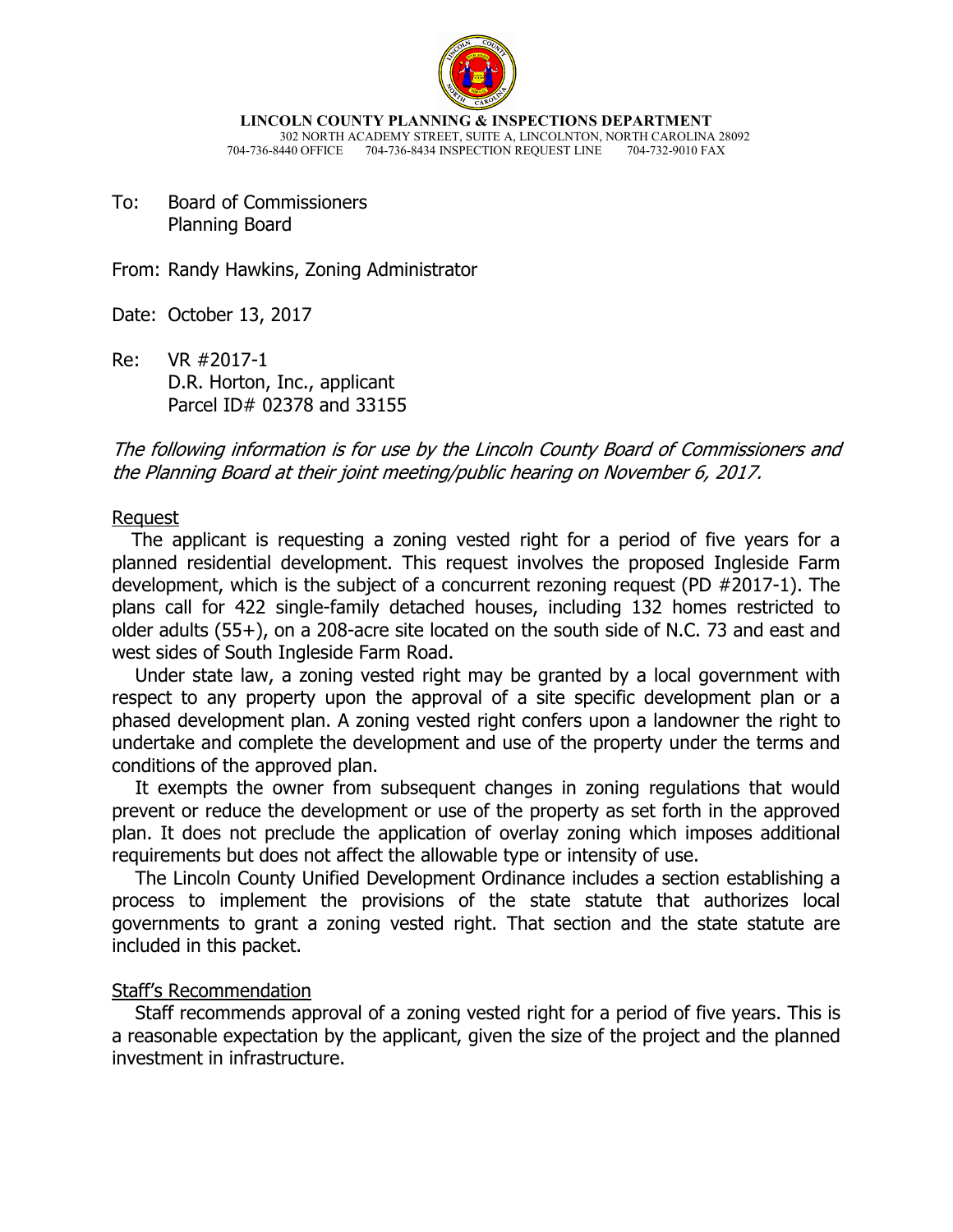|                             | <b>Zoning Vested Rights Application</b><br>Lincoln County Planning and Inspections Department<br>Zoning Administrator<br>302 N. Academy St., Lincolnton, NC 28092                                                                                                                                                                                                                                                                              |
|-----------------------------|------------------------------------------------------------------------------------------------------------------------------------------------------------------------------------------------------------------------------------------------------------------------------------------------------------------------------------------------------------------------------------------------------------------------------------------------|
| Part I                      | Phone: (704) 736-8440 Fax: (704) 732-9010<br>D, R.<br>Horton                                                                                                                                                                                                                                                                                                                                                                                   |
| <b>Applicant Name</b>       | Applicant Address 8001 Arrowrige Blut, Chamfotte, NC 28237                                                                                                                                                                                                                                                                                                                                                                                     |
|                             |                                                                                                                                                                                                                                                                                                                                                                                                                                                |
|                             | Applicant Phone Number $\frac{-704 - 787 - 5422}{56}$                                                                                                                                                                                                                                                                                                                                                                                          |
|                             | Property Owner's Name $C$ $\omega$ $\partial$ $\partial$ $C$ $\alpha$ $\in$                                                                                                                                                                                                                                                                                                                                                                    |
|                             | Property Owner's Address 21 Formosa Dr., Charlesten, SC 29407                                                                                                                                                                                                                                                                                                                                                                                  |
|                             | Property Owner's Phone Number                                                                                                                                                                                                                                                                                                                                                                                                                  |
| Part II                     |                                                                                                                                                                                                                                                                                                                                                                                                                                                |
|                             | Property Location <i><u>Englesside</u></i> Farm Id at NC 73<br>Property ID # (10 digits) $\frac{3692-24-5045}{3692-24-9098}$ Property Size Approx 208.2 ac t                                                                                                                                                                                                                                                                                   |
|                             | 02377                                                                                                                                                                                                                                                                                                                                                                                                                                          |
| Parcel # (5 digits) $33/55$ | Deed Book(s) $9-8$ Page(s) $\sqrt{2}$                                                                                                                                                                                                                                                                                                                                                                                                          |
| Part III                    | The site specific development plan for which vested rights are being sought:                                                                                                                                                                                                                                                                                                                                                                   |
|                             | D.R. Horton dovelopment proposed in Rezoning Case                                                                                                                                                                                                                                                                                                                                                                                              |
|                             |                                                                                                                                                                                                                                                                                                                                                                                                                                                |
|                             | Proposed period of vesting $S$ y-eur $S$                                                                                                                                                                                                                                                                                                                                                                                                       |
|                             | If more than two years is requested, briefly describe the relevant circumstances:<br>$\bullet$ and $\bullet$ and $\bullet$ and $\bullet$ and $\bullet$ and $\bullet$ and $\bullet$ and $\bullet$ and $\bullet$ and $\bullet$ and $\bullet$ and $\bullet$ and $\bullet$ and $\bullet$ and $\bullet$ and $\bullet$ and $\bullet$ and $\bullet$ and $\bullet$ and $\bullet$ and $\bullet$ and $\bullet$ and $\bullet$ and $\bullet$ and $\bullet$ |
|                             |                                                                                                                                                                                                                                                                                                                                                                                                                                                |
|                             |                                                                                                                                                                                                                                                                                                                                                                                                                                                |
|                             | evelove                                                                                                                                                                                                                                                                                                                                                                                                                                        |
|                             |                                                                                                                                                                                                                                                                                                                                                                                                                                                |
|                             |                                                                                                                                                                                                                                                                                                                                                                                                                                                |

 $\label{eq:2.1} \frac{1}{\sqrt{2}}\int_{\mathbb{R}^3}\frac{1}{\sqrt{2}}\left(\frac{1}{\sqrt{2}}\right)^2\frac{1}{\sqrt{2}}\left(\frac{1}{\sqrt{2}}\right)^2\frac{1}{\sqrt{2}}\left(\frac{1}{\sqrt{2}}\right)^2.$ 

Applicant Hygles (P.R. Herter) by W

 $\mathcal{L}(\mathcal{L}^{\mathcal{L}})$  and  $\mathcal{L}(\mathcal{L}^{\mathcal{L}})$  and  $\mathcal{L}(\mathcal{L}^{\mathcal{L}})$ 

I

 $\frac{9}{2}$ 

 $\label{eq:2.1} \mathcal{L}(\mathcal{L}^{\mathcal{L}}(\mathcal{L}^{\mathcal{L}}(\mathcal{L}^{\mathcal{L}}(\mathcal{L}^{\mathcal{L}}(\mathcal{L}^{\mathcal{L}}(\mathcal{L}^{\mathcal{L}}(\mathcal{L}^{\mathcal{L}}(\mathcal{L}^{\mathcal{L}}(\mathcal{L}^{\mathcal{L}}(\mathcal{L}^{\mathcal{L}}(\mathcal{L}^{\mathcal{L}}(\mathcal{L}^{\mathcal{L}}(\mathcal{L}^{\mathcal{L}}(\mathcal{L}^{\mathcal{L}}(\mathcal{L}^{\mathcal{L}}(\mathcal{L}^{\mathcal$ 

 $\mathcal{L}^{(1)}$  .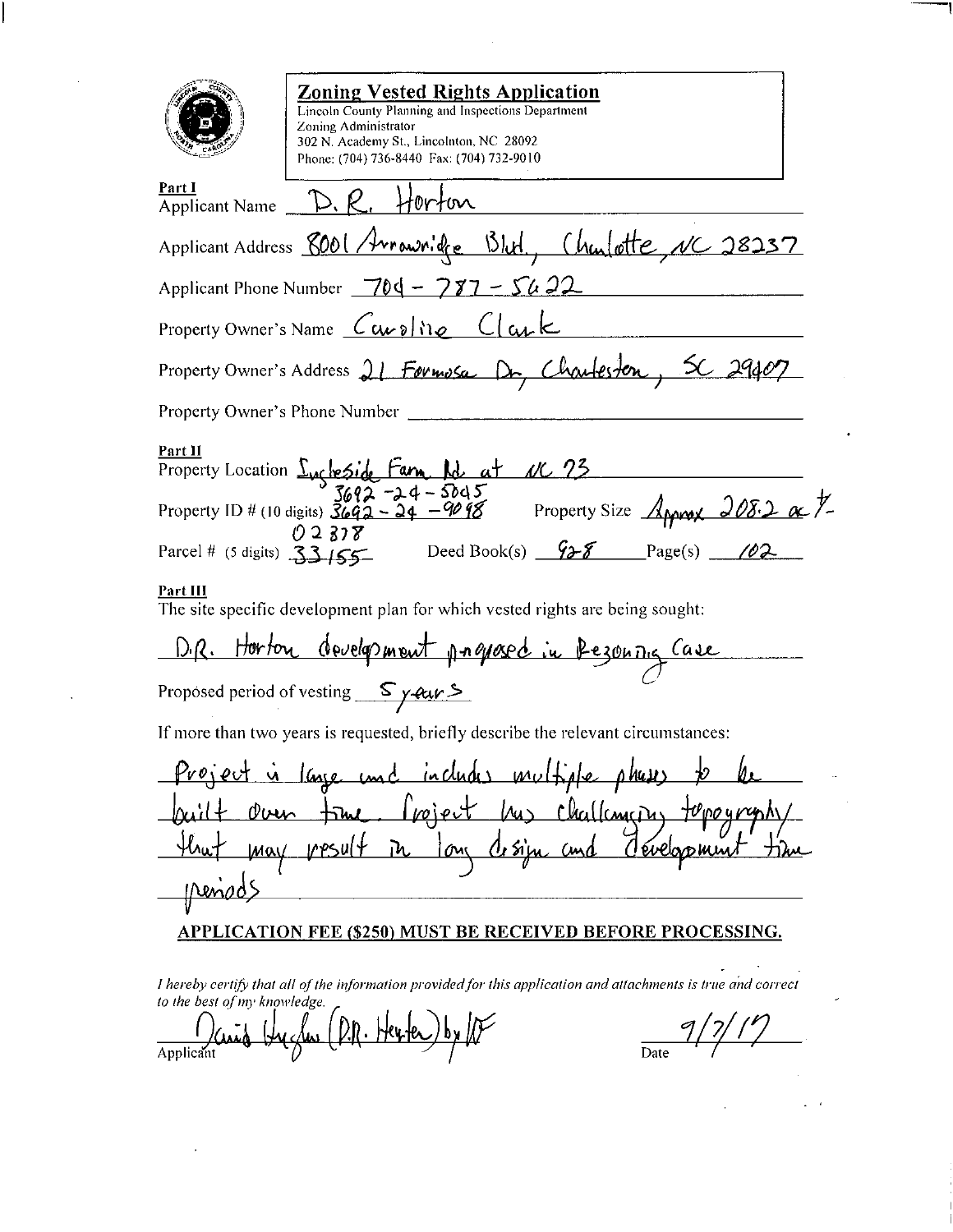# **§9.20. Zoning Vested Rights**

## **§9.20.1. Applicability**

- **A.** The purpose of this section is to implement the provisions of G.S. § 153A- 344.1 pursuant to which a statutory zoning vested right is established upon the approval of a site specific development plan.
- **B.** Following approval or conditional approval of a site specific development plan, nothing in this UDO shall exempt such a plan from subsequent reviews and approvals to ensure compliance with the terms and conditions of the original approval; provided that such reviews and approvals are not inconsistent with the original approval.
- **C.** Nothing in this UDO shall prohibit the revocation of the original approval or other remedies for failure to comply with applicable terms and conditions of the approval or this UDO.

## **§9.20.2. Establishment**

- **A.** A zoning vested right shall be deemed established upon the valid approval, or conditional approval of a site specific development plan.
- **B.** The approving authority may approve a site specific development plan upon such terms and conditions as may reasonably be necessary to protect the public health, safety and welfare.
- **C.** Notwithstanding paragraphs A and B above, approval of a site specific development plan with the condition that a variance be obtained shall not confer a zoning vested right unless and until the necessary variance is obtained.
- **D.** A site specific development plan shall be deemed approved upon the effective date of the approval authority's action or ordinance relating thereto.
- **E.** The establishment of a zoning vested right shall not preclude the application of overlay zoning that imposes additional requirements, but does not affect the allowable type or intensity of use, or ordinances or regulations that are general in nature and are applicable to all property subject to land use regulation by the County, including, but not limited to, building, fire, plumbing, electrical and mechanical codes. Otherwise applicable, new or amended regulations shall become effective with respect to property that is subject to a site specific development plan upon the expiration or termination of the vested right in accordance with this UDO.
- **F.** A zoning vested right is not a personal right, but shall attach to the applicable property. After approval of a site specific development plan, all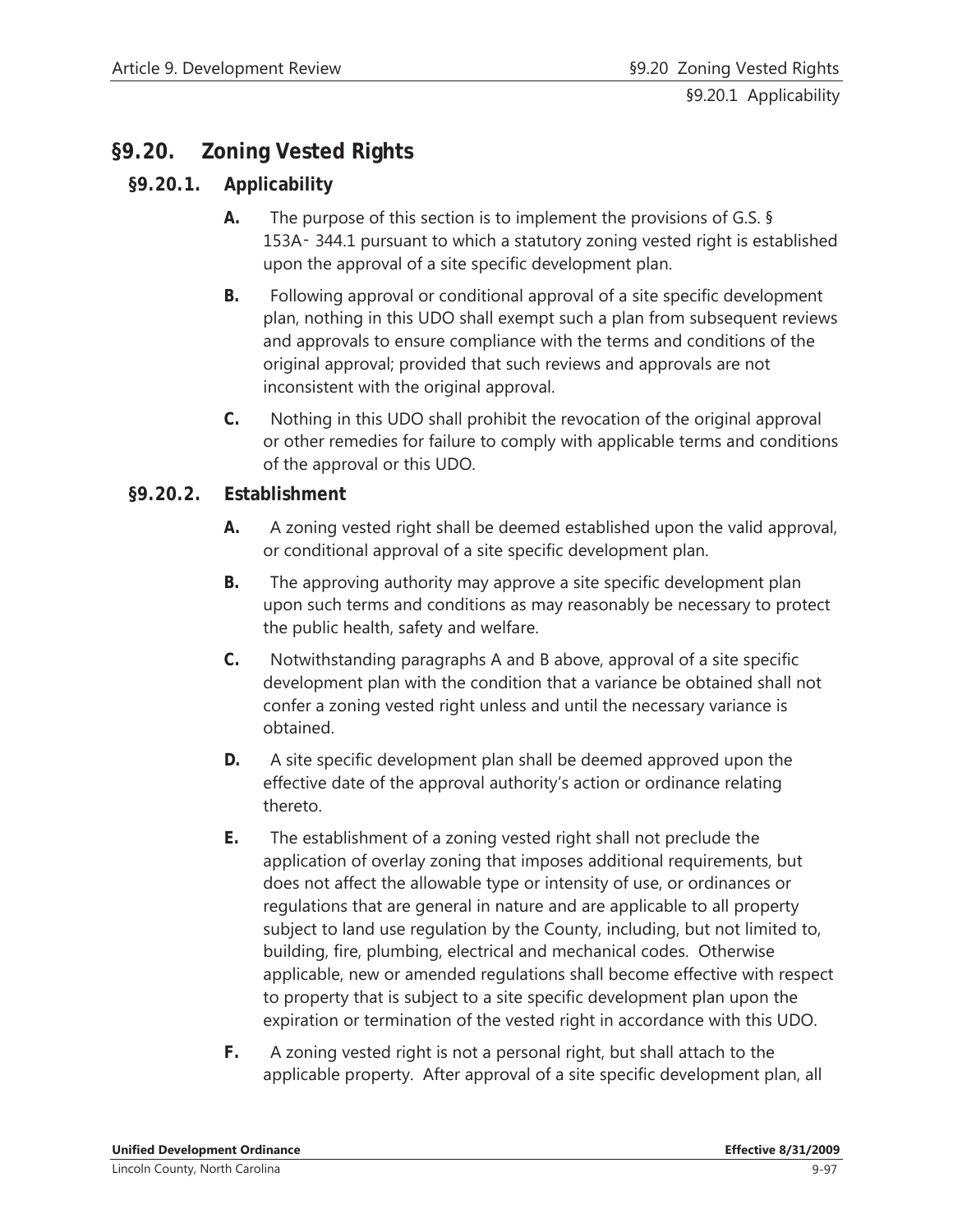#### §9.20.3 Application Requirements

successors to the original landowner shall be entitled to exercise such right while applicable.

#### **§9.20.3. Application Requirements**

- **A.** An application for zoning vested rights shall be submitted in accordance with §9.2.2, Application Requirements. In order for a zoning vested right to be established upon approval of a site specific development plan, the applicant must indicate, at the time of application, that a zoning vested right is being sought.
- **B.** Each map, plat, site plan or other document evidencing a site specific development plan shall contain the following notation: "Approval of this plan established a zoning vested right under G.S. § 153A-344.1. Unless terminated at an earlier date, the zoning vested right shall be valid until (date)."

## **§9.20.4. Notice and Public Hearings**

The County shall hold all required public hearings and give notice in accordance with §9.2.3, Notice and Public Hearings.

## **§9.20.5. Action by Director**

The Director shall transmit to the Board of Commissioners an application for zoning vested rights.

## **§9.20.6. Action by Board of Commissioners**

- **A.** Before taking action on the zoning vested rights request, the Board of Commissioners shall consider the recommendations of the Director.
- **B.** The Board of Commissioners may approve or deny the request.

## **§9.20.7. Additional Conditions**

- **A.** In granting approval of a zoning vested right, the Board of Commissioners may impose reasonable conditions which serve to assure that the required findings are upheld. Such conditions may include, but are not limited to, right-of-way or easement dedication; recreation and open space, or buffer provision; limitation in scale, intensity, or hours of operation; and other reasonable restrictions.
- **B.** Any additional condition approved by the Board of Commissioners shall become a part of the permit and be of equal importance in the responsibility of the applicant or subsequent assigns to adhere to its terms.



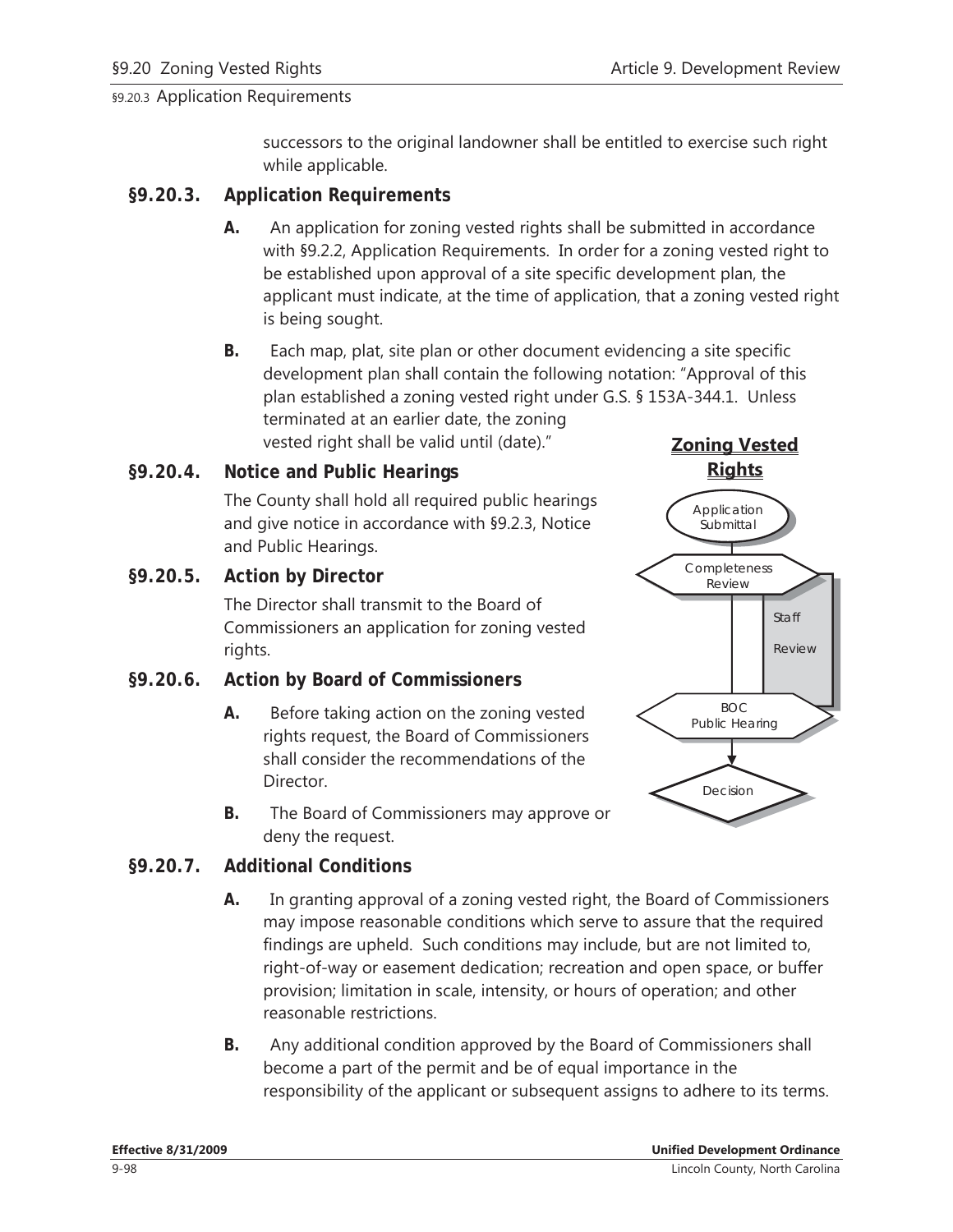#### **§9.20.8. Duration**

- **A.** A zoning right that has been vested as provided in this UDO shall remain vested for a period of two years unless specifically and unambiguously provided otherwise pursuant to paragraph B below. This vesting shall not be extended to any amendments or modifications to a site specific development plan unless expressly provided by the approval authority at the time the amendment or modification is approved.
- **B.** Notwithstanding the provisions of paragraph A above, the approval authority may provide that rights shall be vested for a period exceeding two years but not exceeding five years where warranted in accordance with all relevant circumstances, including, but not limited to, the size of the development, density and intensity of the development, economic cycles and market conditions. These determinations shall be in the sound discretion of the approval authority at the time the site specific development plan is approved.
- **C.** Upon issuance of a building permit, the expiration provisions of this §9.20.8 and the revocation provisions of G.S. § 153A-362 shall apply, except that a building permit shall not expire or be revoked because of the running of time while a zoning vested right under this section is outstanding.

## **§9.20.9. Termination**

A zoning right that has been vested as provided in this UDO shall terminate:

- **A.** At the end of the applicable vesting period with respect to buildings and uses for which no valid building permit applications have been filed;
- **B.** With the written consent of the affected landowner;
- **C.** Upon findings by the Board of Commissioners, after notice and a public hearing, that natural or man-made hazards on or in the immediate vicinity of the property, if uncorrected, would pose a serious threat to the public health, safety, and welfare if the project were to proceed as was contemplated in the site specific development plan;
- **D.** Upon payment to the affected landowner of compensation for all costs, expenses, and other losses incurred by the landowner, including, but not limited to, all fees paid in consideration of financing, and all architectural, planning, marketing, legal, and other consultant's fees incurred after approval by the city, together with interest thereon at the legal rate until paid. Compensation shall not include any diminution in the value of the property which is cause by such action;
- **E.** Upon findings by the Board of Commissioners, by ordinance after notice and a hearing, that the landowner or his representative intentionally supplied inaccurate information or made material misrepresentations which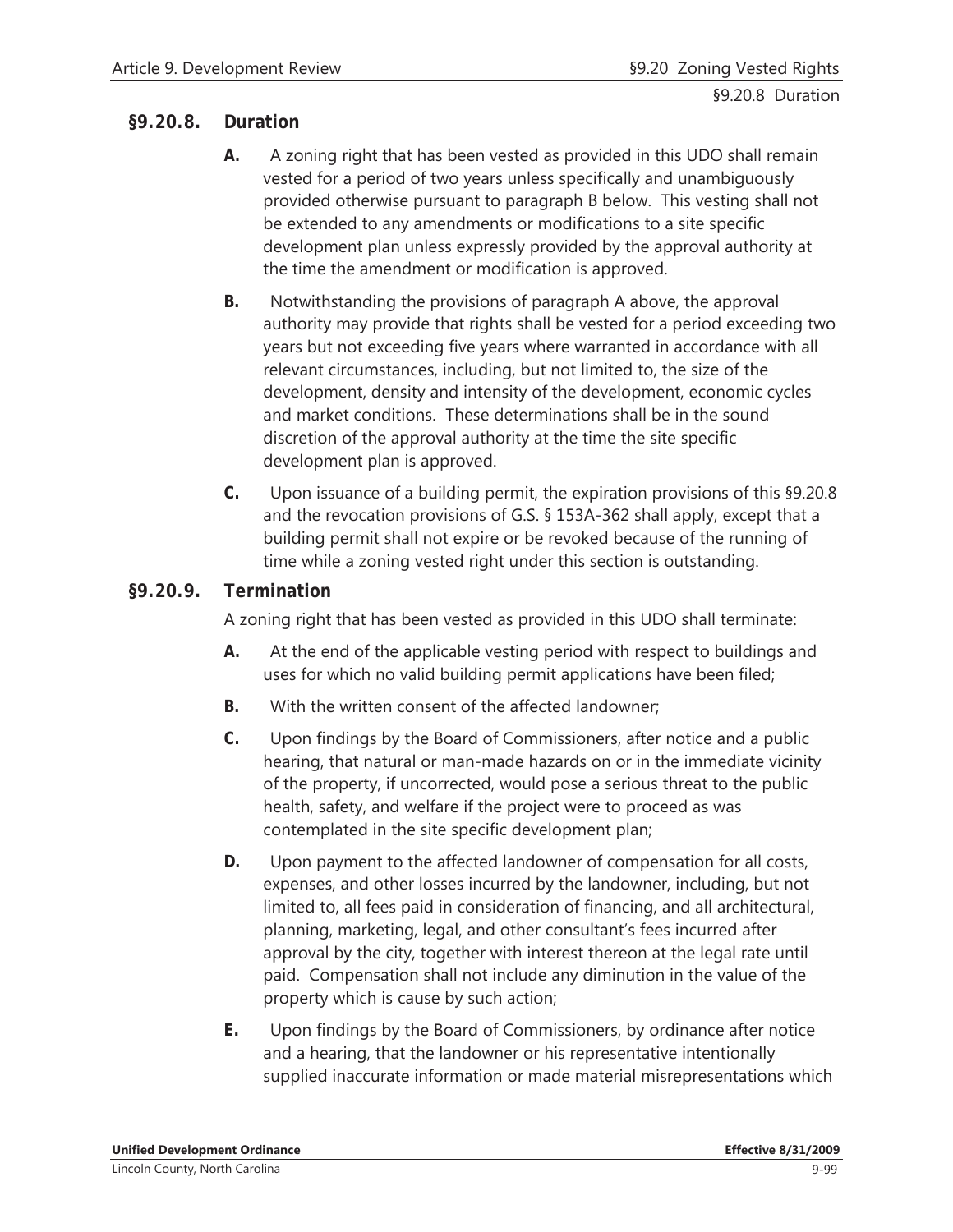§9.20.10 Appeal to Court

made a difference in the approval by the approval authority of the site specific development plan; or

**F.** Upon the enactment or promulgation of a State or Federal Law or regulation that precludes development as contemplated in the site specific development plan, in which case the approval authority may modify the affected provisions, upon a finding that the change in State or Federal Law has a fundamental effect on the plan, by ordinance after notice and a hearing.

## **§9.20.10. Appeal to Court**

Any decision by the Board of Commissioners may be appealed within 30 days of the decision in accordance with G.S. § 153-345.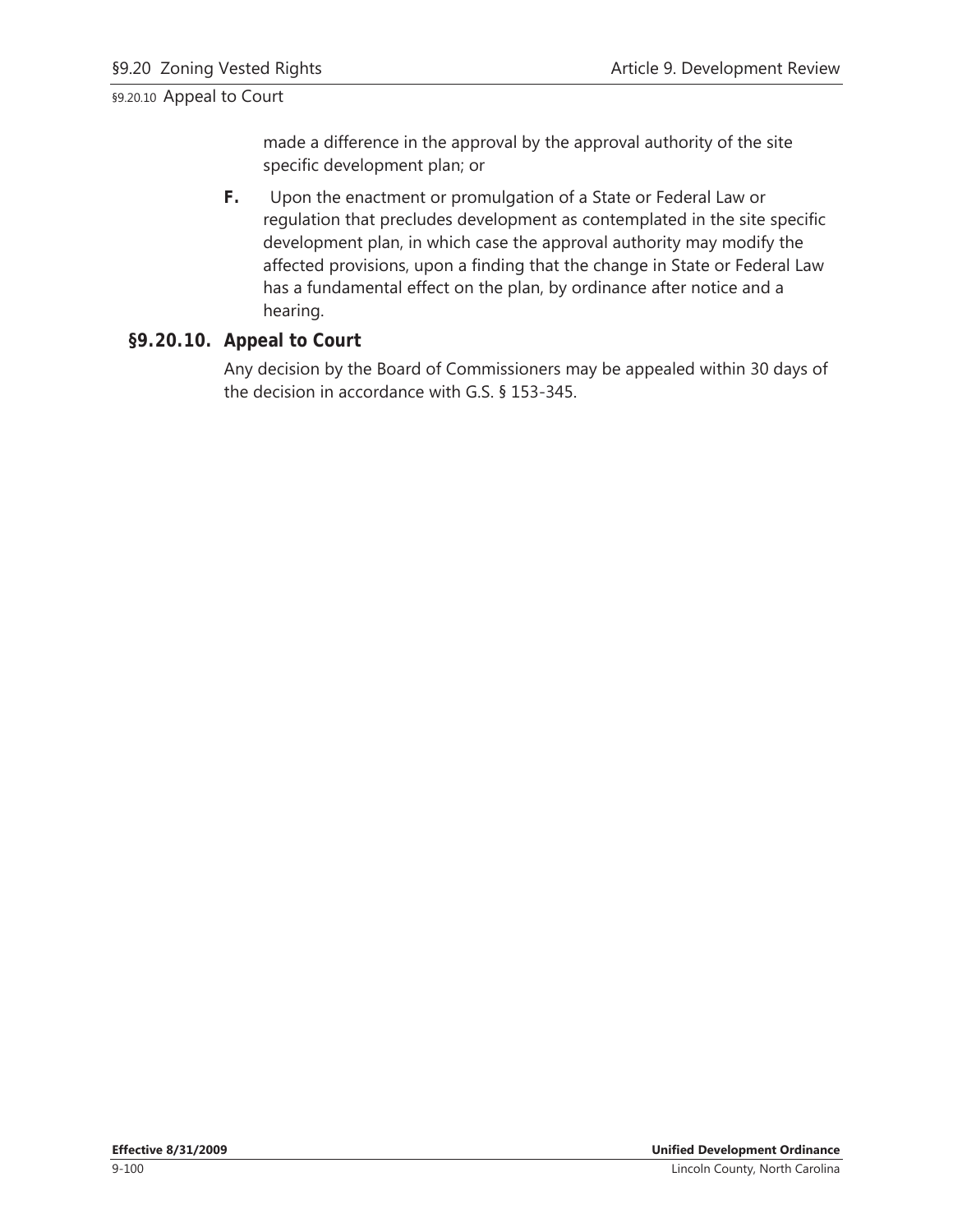#### **§ 153A-344.1. Vesting rights.**

(a) The General Assembly finds and declares that it is necessary and desirable, as a matter of public policy, to provide for the establishment of certain vested rights in order to ensure reasonable certainty, stability, and fairness in the land-use planning process, secure the reasonable expectations of landowners, and foster cooperation between the public and private sectors in the area of land-use planning. Furthermore, the General Assembly recognizes that county approval of land-use development typically follows significant landowner investment in site evaluation, planning, development costs, consultant fees, and related expenses.

The ability of a landowner to obtain a vested right after county approval of a site specific development plan or a phased development plan will preserve the prerogatives and authority of local elected officials with respect to land-use matters. There will be ample opportunities for public participation and the public interest will be served. These provisions will strike an appropriate balance between private expectations and the public interest, while scrupulously protecting the public health, safety, and welfare.

- (b) Definitions.
	- (1) "Landowner" means any owner of a legal or equitable interest in real property, including the heirs, devisees, successors, assigns, and personal representative of such owner. The landowner may allow a person holding a valid option to purchase to act as his agent or representative for purposes of submitting a proposed site specific development plan or a phased development plan under this section, in the manner allowed by ordinance.
	- (2) "County" shall have the same meaning as set forth in G.S. 153A-1(3).
	- (3) "Phased development plan" means a plan which has been submitted to a county by a landowner for phased development which shows the type and intensity of use for a specific parcel or parcels with a lesser degree of certainty than the plan determined by the county to be a site specific development plan.
	- (4) "Property" means all real property subject to zoning regulations and restrictions and zone boundaries by a county.
	- (5) "Site specific development plan" means a plan which has been submitted to a county by a landowner describing with reasonable certainty the type and intensity of use for a specific parcel or parcels of property. Such plan may be in the form of, but not be limited to, any of the following plans or approvals: A planned unit development plan, a subdivision plat, a preliminary or general development plan, a conditional or special use permit, a conditional or special use district zoning plan, or any other land-use approval designation as may be utilized by a county. Unless otherwise expressly provided by the county such a plan shall include the approximate boundaries of the site; significant topographical and other natural features effecting development of the site; the approximate location on the site of the proposed buildings, structures, and other improvements; the approximate dimensions, including height, of the proposed buildings and other structures; and the approximate location of all existing and proposed infrastructure on the site, including water, sewer, roads, and pedestrian walkways. What constitutes a site specific development plan under this section that would trigger a vested right shall be finally determined by the county pursuant to an ordinance, and the document that triggers such vesting shall be so identified at the time of its approval. However, at a minimum, the ordinance to be adopted by the county shall designate a vesting point earlier than the issuance of a building permit. A variance shall not constitute a site specific development plan, and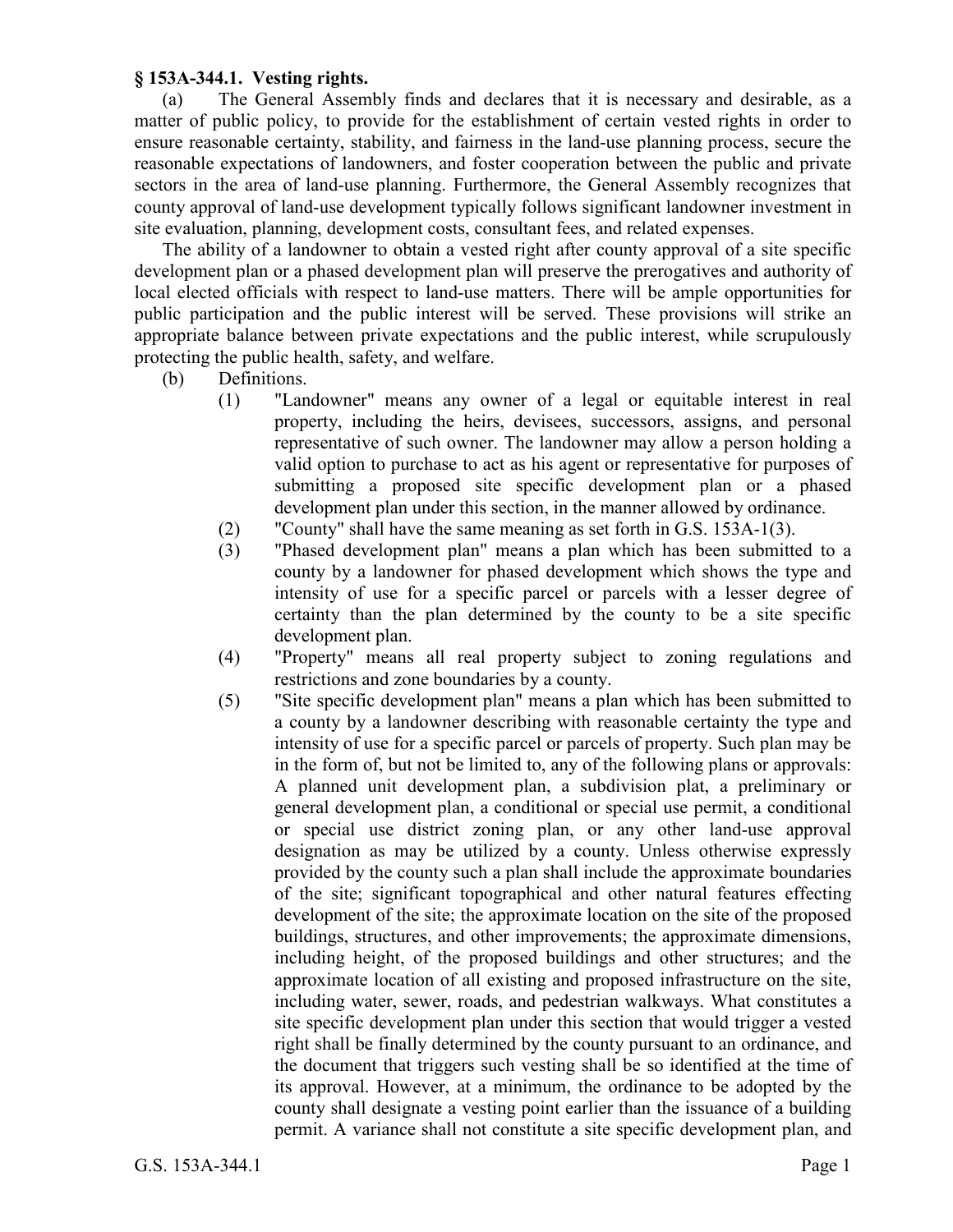approval of a site specific development plan with the condition that a variance be obtained shall not confer a vested right unless and until the necessary variance is obtained. Neither a sketch plan nor any other document which fails to describe with reasonable certainty the type and intensity of use for a specified parcel or parcels or property may constitute a site specific development plan.

- (6) "Vested right" means the right to undertake and complete the development and use of property under the terms and conditions of an approved site specific development plan or an approved phased development plan.
- (7) "Multi-phased development" means a development containing 100 acres or more that (i) is submitted for site plan approval for construction to occur in more than one phase and (ii) is subject to a master development plan with committed elements, including a requirement to offer land for public use as a condition of its master development plan approval.
- (c) Establishment of vested right.

A vested right shall be deemed established with respect to any property upon the valid approval, or conditional approval, of a site specific development plan or a phased development plan, following notice and public hearing by the county with jurisdiction over the property. Such vested right shall confer upon the landowner the right to undertake and complete the development and use of said property under the terms and conditions of the site specific development plan or the phased development plan including any amendments thereto. A county may approve a site specific development plan or a phased development plan upon such terms and conditions as may reasonably be necessary to protect the public health, safety, and welfare. Such conditional approval shall result in a vested right, although failure to abide by such terms and conditions will result in a forfeiture of vested rights. A county shall not require a landowner to waive his vested rights as a condition of developmental approval. A site specific development plan or a phased development plan shall be deemed approved upon the effective date of the county's action or ordinance relating thereto.

- (d) Duration and termination of vested right.
	- (1) A right which has been vested as provided for in this section shall remain vested for a period of two years. This vesting shall not be extended by any amendments or modifications to a site specific development plan unless expressly provided by the county.
	- (2) Notwithstanding the provisions of subsection  $(d)(1)$ , a county may provide that rights shall be vested for a period exceeding two years but not exceeding five years where warranted in light of all relevant circumstances, including, but not limited to, the size and phasing of development, the level of investment, the need for the development, economic cycles, and market conditions. These determinations shall be in the sound discretion of the county.
	- (3) Notwithstanding the provisions of  $(d)(1)$  and  $(d)(2)$ , the county may provide by ordinance that approval by a county of a phased development plan shall vest the zoning classification or classifications so approved for a period not to exceed five years. The document that triggers such vesting shall be so identified at the time of its approval. The county still may require the landowner to submit a site specific development plan for approval by the county with respect to each phase or phases in order to obtain final approval to develop within the restrictions of the vested zoning classification or classifications. Nothing in this section shall be construed to require a county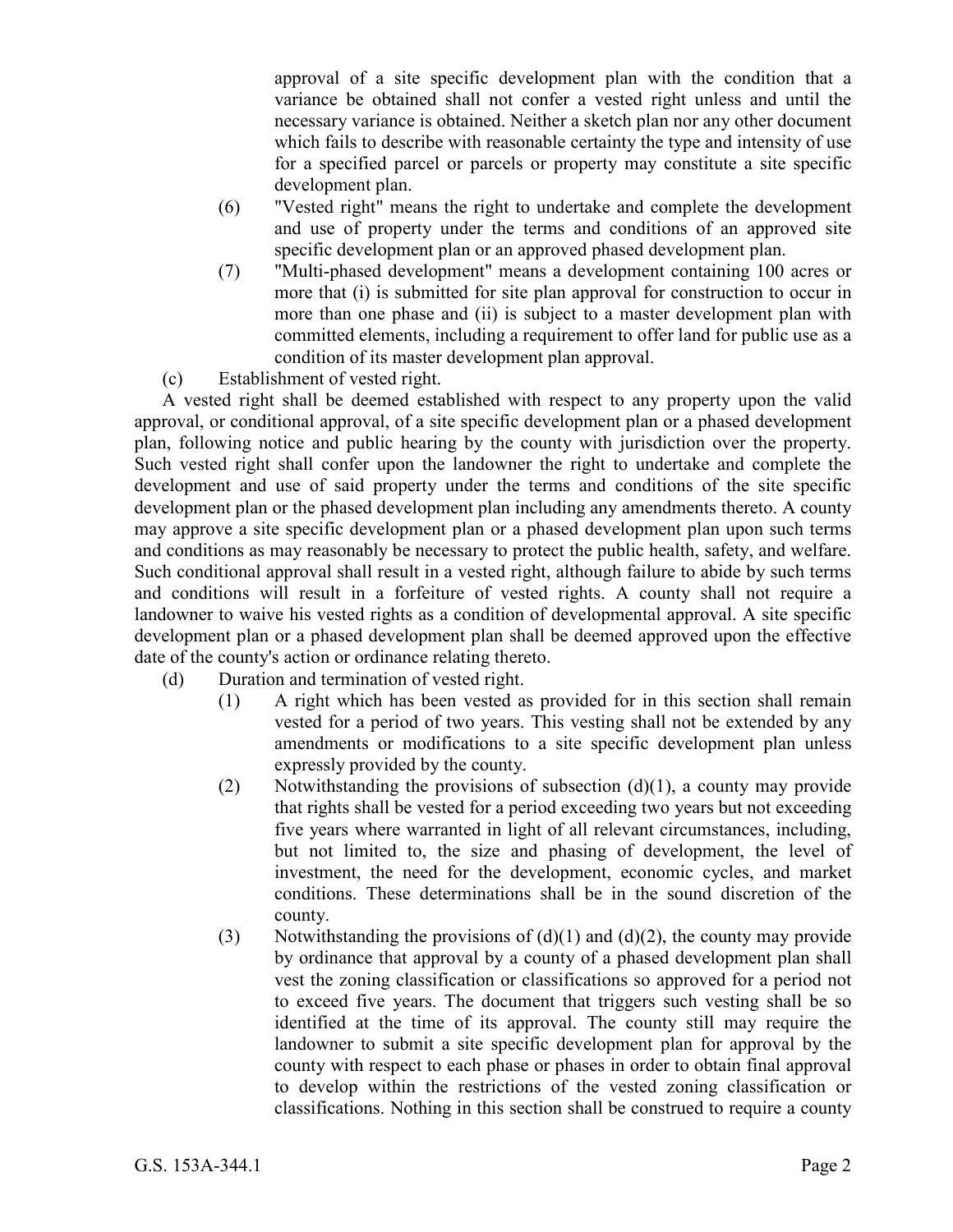to adopt an ordinance providing for vesting of rights upon approval of a phased development plan.

- (4) Following approval or conditional approval of a site specific development plan or a phased development plan, nothing in this section shall exempt such a plan from subsequent reviews and approvals by the county to ensure compliance with the terms and conditions of the original approval, provided that such reviews and approvals are not inconsistent with said original approval. Nothing in this section shall prohibit the county from revoking the original approval for failure to comply with applicable terms and conditions of the approval or the zoning ordinance.
- (5) Upon issuance of a building permit, the provisions of G.S. 153A-358 and G.S. 153A-362 shall apply, except that a permit shall not expire or be revoked because of the running of time while a vested right under this section is outstanding.
- (6) A right which has been vested as provided in this section shall terminate at the end of the applicable vesting period with respect to buildings and uses for which no valid building permit applications have been filed.
- (e) Subsequent changes prohibited; exceptions.
	- (1) A vested right, once established as provided for in this section, precludes any zoning action by a county which would change, alter, impair, prevent, diminish, or otherwise delay the development or use of the property as set forth in an approved site specific development plan or an approved phased development plan, except:
		- a. With the written consent of the affected landowner;
		- b. Upon findings, by ordinance after notice and a public hearing, that natural or man-made hazards on or in the immediate vicinity of the property, if uncorrected, would pose a serious threat to the public health, safety, and welfare if the project were to proceed as contemplated in the site specific development plan or the phased development plan;
		- c. To the extent that the affected landowner receives compensation for all costs, expenses, and other losses incurred by the landowner, including, but not limited to, all fees paid in consideration of financing, and all architectural, planning, marketing, legal, and other consultant's fees incurred after approval by the county, together with interest thereon at the legal rate until paid. Compensation shall not include any diminution in the value of the property which is caused by such action;
		- d. Upon findings, by ordinance after notice and a hearing, that the landowner or his representative intentionally supplied inaccurate information or made material misrepresentations which made a difference in the approval by the county of the site specific development plan or the phased development plan; or
		- e. Upon the enactment or promulgation of a State or federal law or regulation which precludes development as contemplated in the site specific development plan or the phased development plan, in which case the county may modify the affected provisions, upon a finding that the change in State or federal law has a fundamental effect on the plan, by ordinance after notice and a hearing.